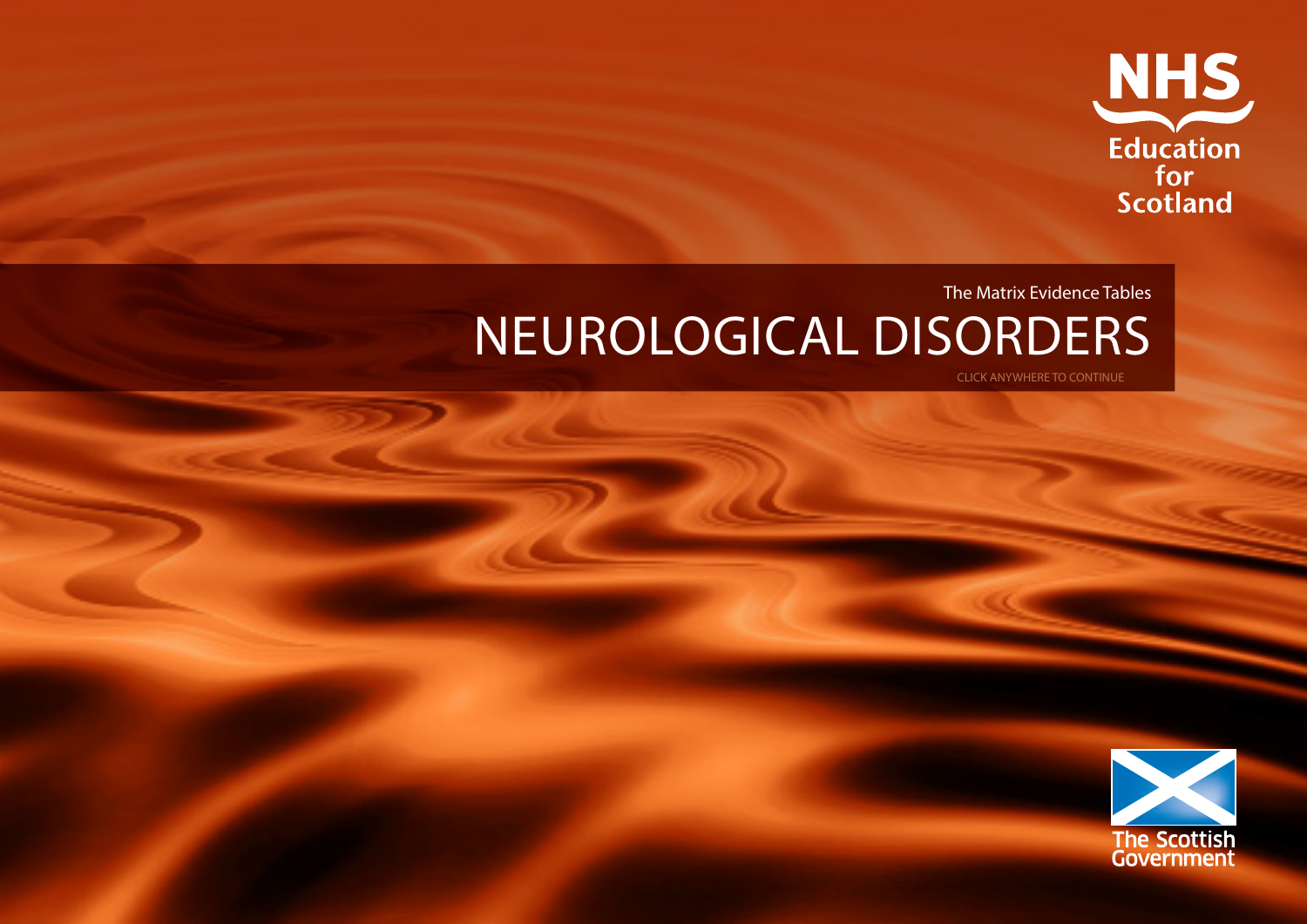## INDEX

### > RECOMMENDATION

 $>$  SUMMARY

 $\triangleright$  BRAIN INJURY

> STROKE

> EPILEPSY

- MULTIPLE SCLEROSIS
- > PARKINSON'S DISEASE<br>
> REFERENCES
- 

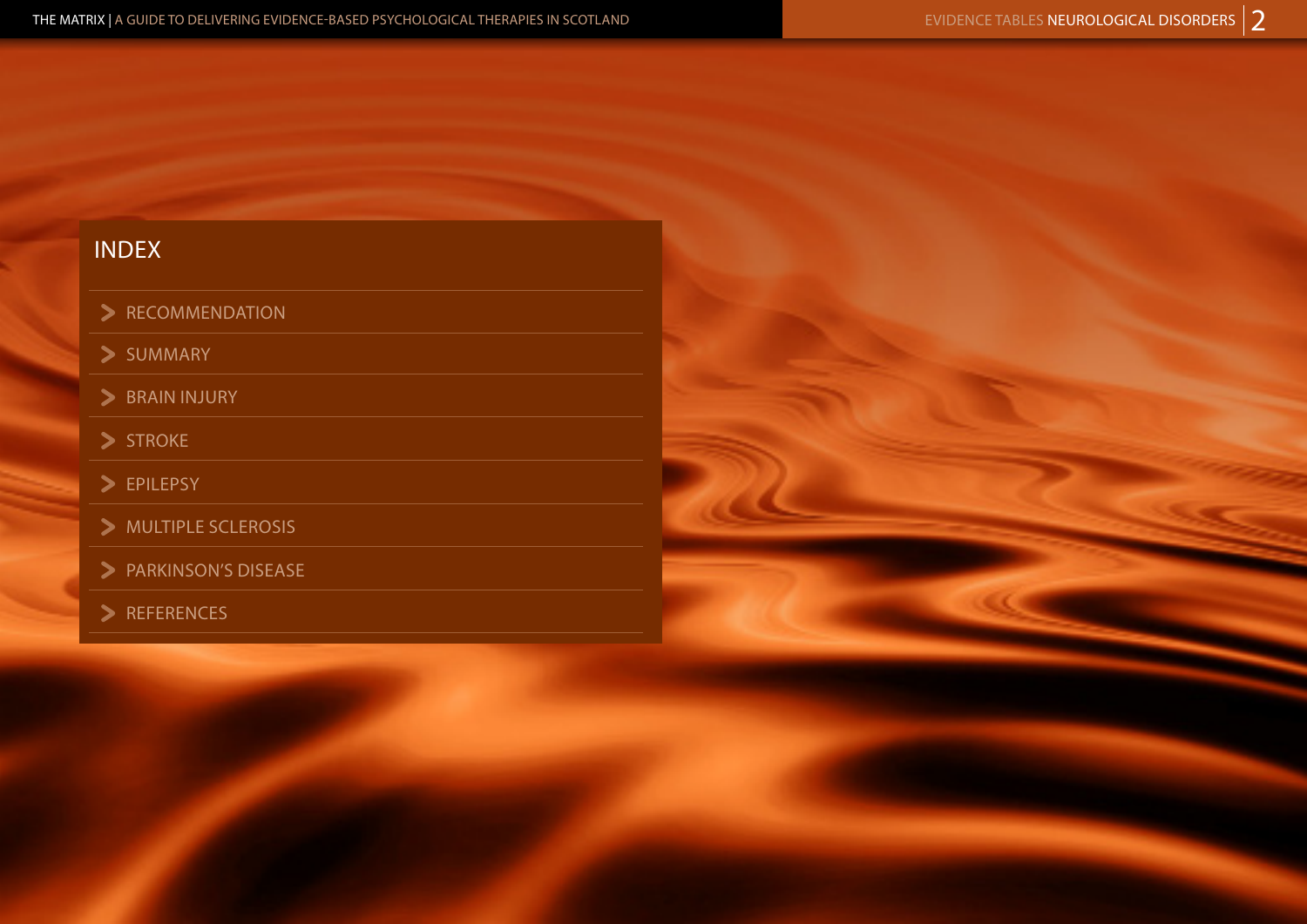## RECOMMENDATION

| Highly recommended                                                          |
|-----------------------------------------------------------------------------|
| Recommended                                                                 |
| No evidence to date but opinion suggests that this therapy might be helpful |

| Matrix: Level of evidence                               | Recommendation |                                          |
|---------------------------------------------------------|----------------|------------------------------------------|
| A                                                       | A              | Highly recommended                       |
| At least one meta-analysis, systematic review, or       |                |                                          |
| RCT of high quality and consistency aimed at target     |                |                                          |
| Population                                              |                |                                          |
|                                                         |                |                                          |
| <sub>B</sub>                                            | B              | Recommended                              |
| Well-conducted clinical studies but no randomised       |                |                                          |
| clinical trials on the topic of recommendation          |                |                                          |
| directly applicable to the target population, and       |                |                                          |
| demonstrating overall consistency of results            |                |                                          |
|                                                         |                |                                          |
| C                                                       | C              | No evidence to date but opinion suggests |
| Widely held expert opinion but no available or directly |                | that this therapy might be helpful       |
| applicable studies of good quality.                     |                |                                          |
|                                                         |                |                                          |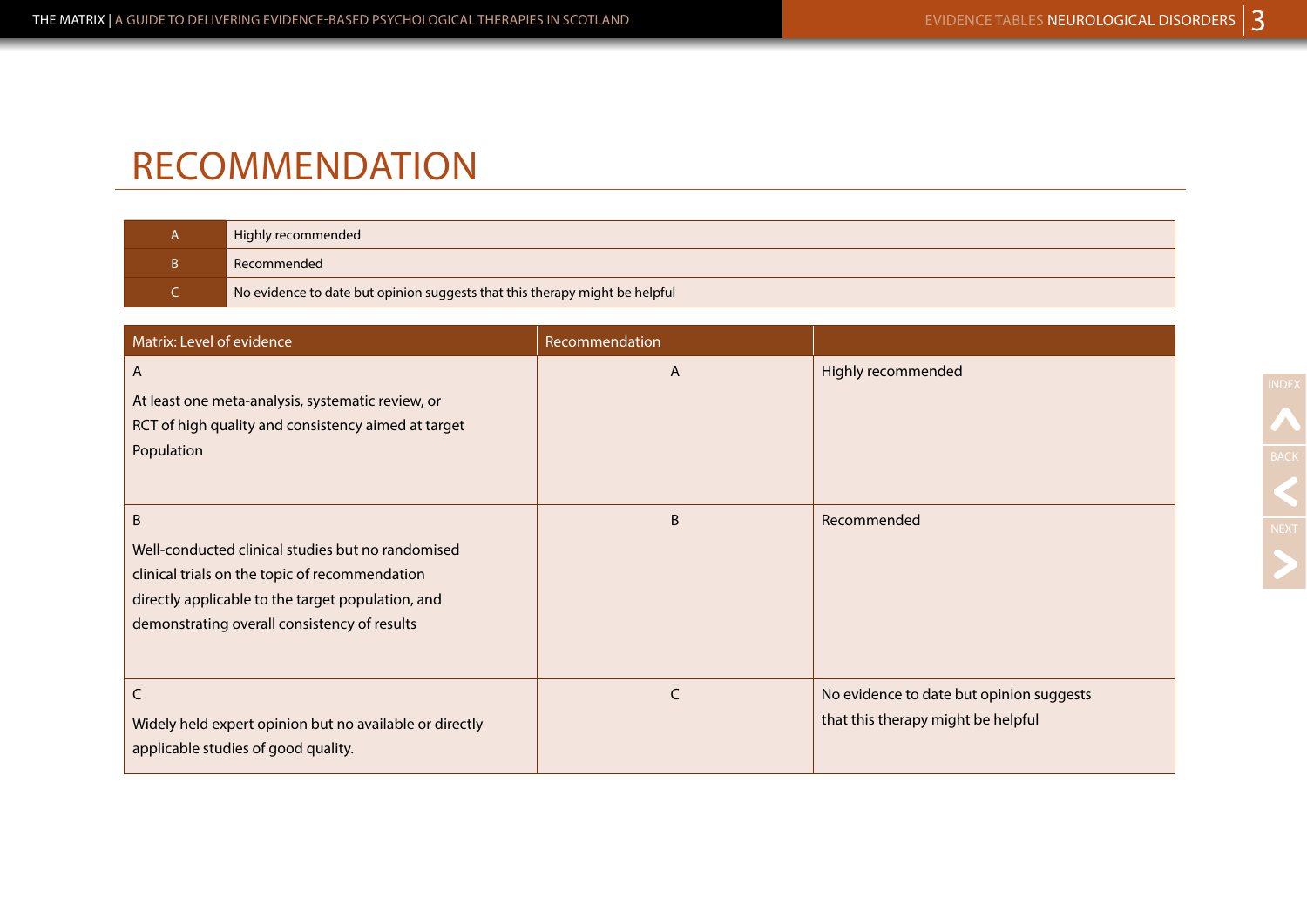# SUMMARY

THIS SECTION COVERS RECOMMENDATIONS FOR PSYCHOLOGICAL THERAPIES FOR THE MOST COMMON AND RELEVANT NEUROLOGICAL DISORDERS IN YOUNG ADULTS AGED 16-64.

A significant portion of study samples in the reviewed studies are within this age group. It includes psychological therapies for mental health issues but not cognitive techniques or treatments for cognitive problems. In the absence of good research evidence for a particular intervention in a particular neurological population, clinical judgement should be used if considering interventions which have been shown to be effective for similar problems in other adult populations.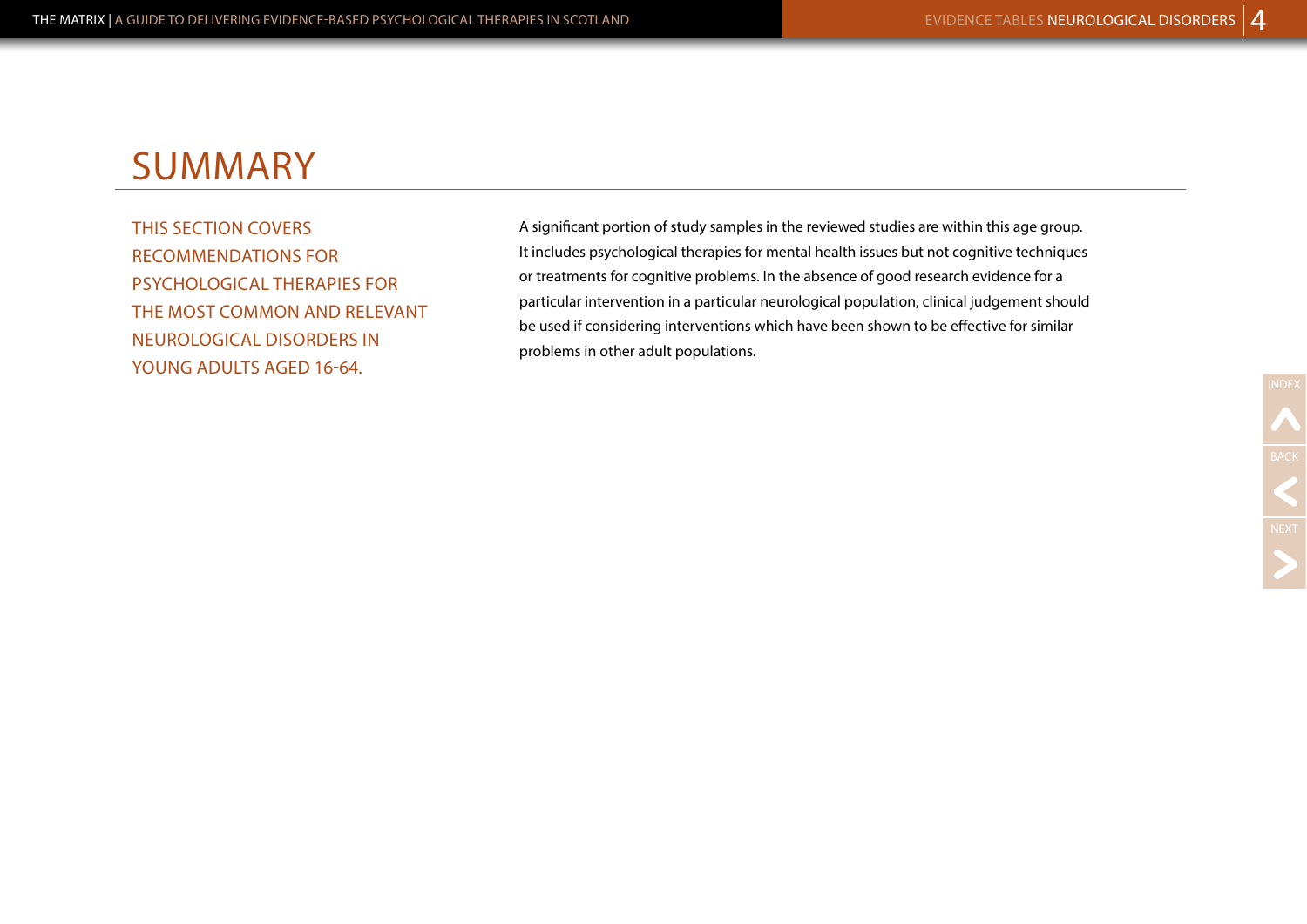## BRAIN INJURY

### **DEFINITION**

Acquired Brain Injury (ABI) is an umbrella term that is defined by the SIGN 130 guideline1 as implying ''damage to the brain that was sudden in onset and occurred after birth and the neonatal period. It is thus differentiated from birth injuries, congenital abnormalities and progressive or degenerative diseases affecting the central nervous system."

"This definition permits the inclusion of open or closed traumatic head injuries, and non-traumatic causes, such as vascular incidents (e.g. stroke), infection (e.g. meningitis), hypoxic injuries (e.g. cardiorespiratory arrest), or toxic or metabolic insult (e.g. hypoglycaemia)."<sup>1</sup>

Traumatic Brain Injury (TBI) is the most common form of brain injury, in young adults. TBI is defined by the SIGN 130<sup>4</sup> guideline as a traumatically induced structural injury and/or physiological disruption of brain function as a result of an external force that is indicated by new onset or worsening of at least one of the following clinical signs, immediately following the event:

- Any period of decreased level or loss of consciousness
- Any loss of memory for events immediately before or after the injury
- ¡ Any alteration in mental state at the time of the injury (confusion, disorientation, slowed thinking, etc.)
- Neurological deficits (weakness, loss of balance, change in vision, praxis, paresis/ plegia, sensory loss, aphasia, etc) that may not be transient
- Intracranial lesion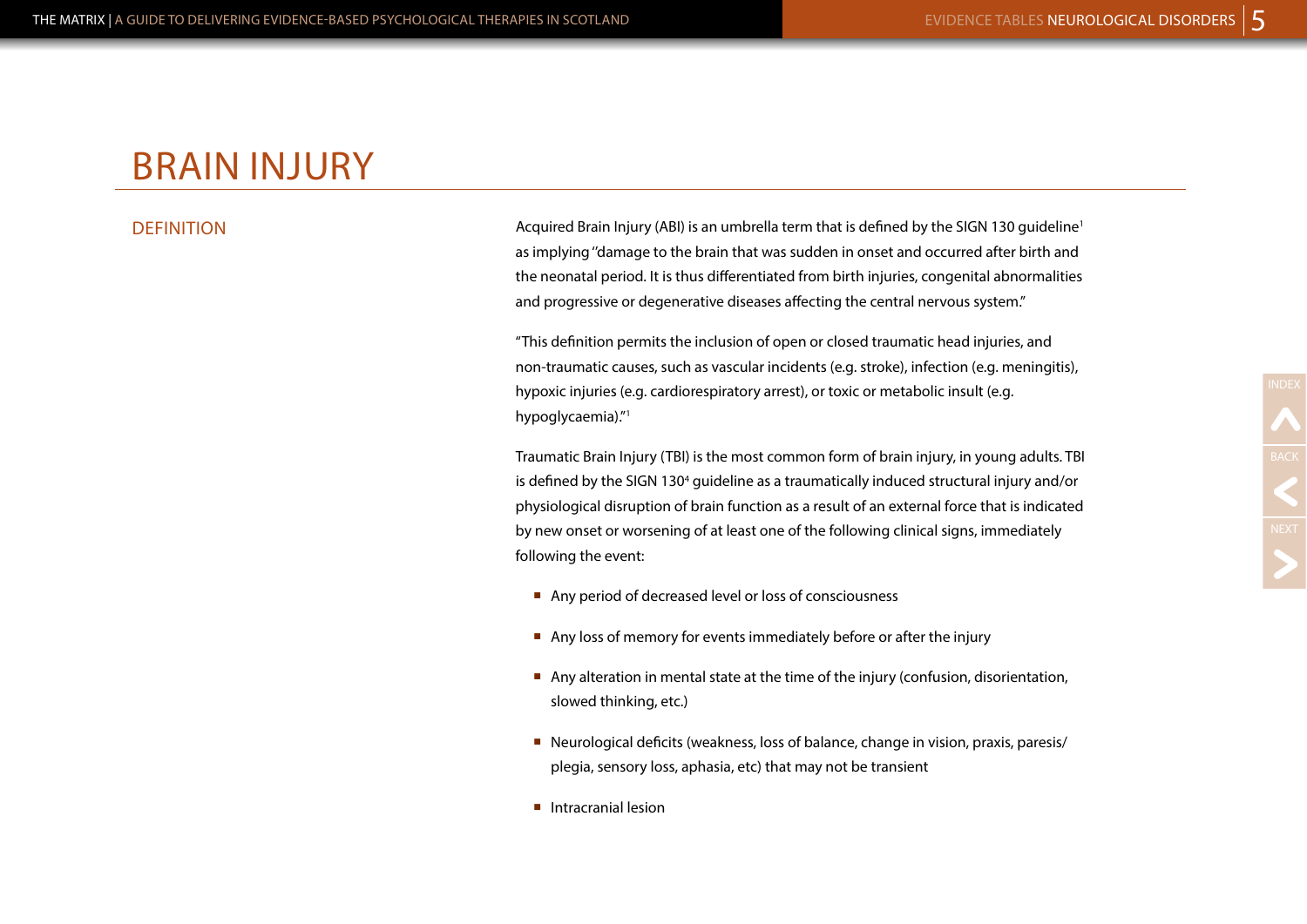### BRAIN INJURY

## RECOMMENDATIONS FOR ACQUIRED BRAIN INJURY

| Level of Severity     | Level of Service                               | Intensity of Intervention | What Intervention?                                                                                                                                                                                                                                                                                                                                                                                                             | Recommendation |
|-----------------------|------------------------------------------------|---------------------------|--------------------------------------------------------------------------------------------------------------------------------------------------------------------------------------------------------------------------------------------------------------------------------------------------------------------------------------------------------------------------------------------------------------------------------|----------------|
| Moderate to<br>Severe | Highly<br>Specialist /<br><b>Tertiary Care</b> | High                      | Holistic Neurorehabilitation*                                                                                                                                                                                                                                                                                                                                                                                                  | $A^{1,2,3,4}$  |
|                       | Secondary                                      | High                      | Group CBT for anger management and /or emotional<br>distress reduction                                                                                                                                                                                                                                                                                                                                                         | $\mathsf{C}^5$ |
|                       |                                                |                           | *N.B. Holistic Neurorehabilitation is a multidisciplinary model to work with the individual as an entity rather than working on single areas of<br>difficulty. Key is the development of insight, adjustment and adaptive skills, the use of psychotherapy and the involvement of the family<br>in rehabilitation to facilitate the focus on generalisation from the rehabilitation environment to the community. <sup>3</sup> |                |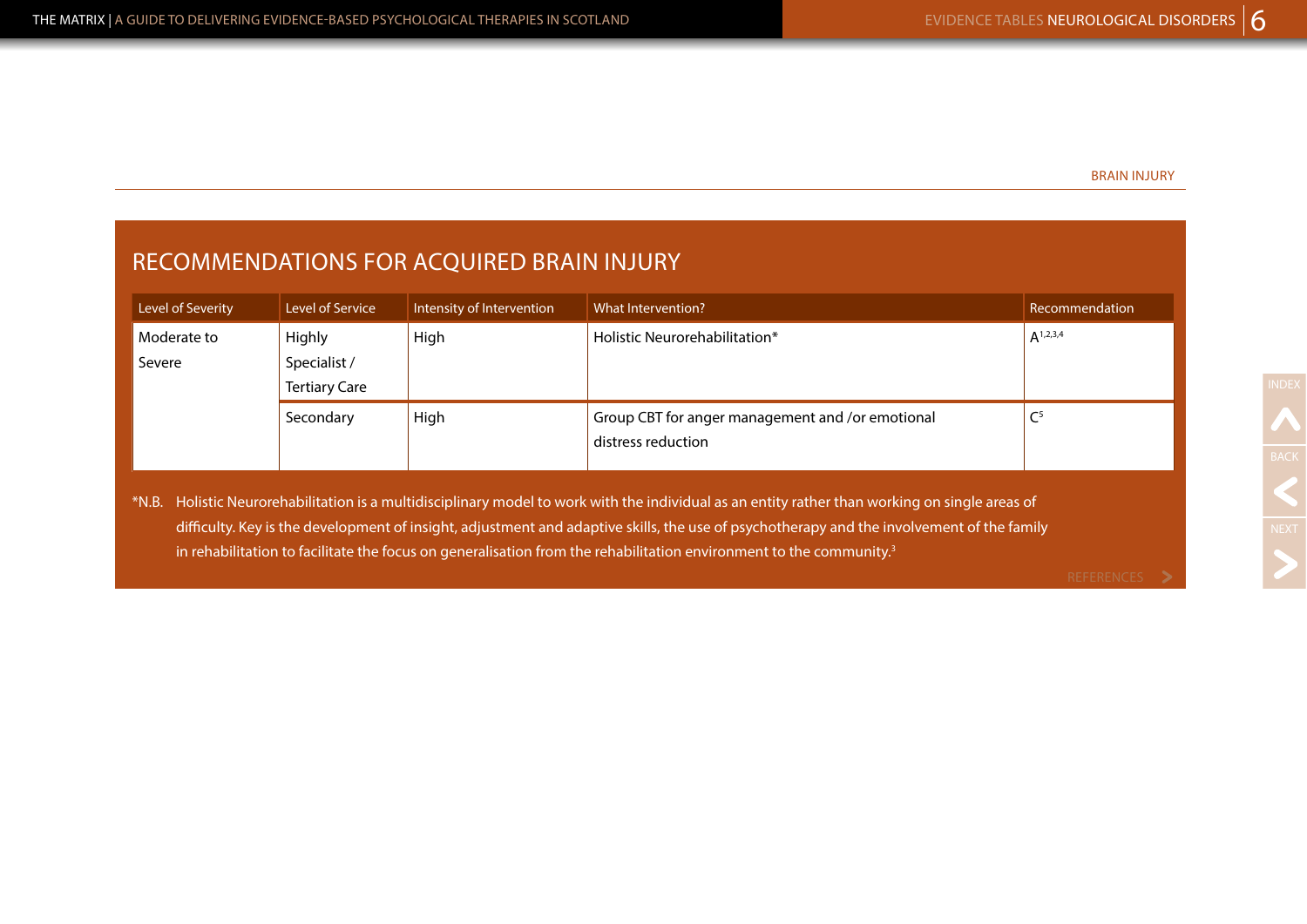### BRAIN INJURY

## RECOMMENDATIONS FOR TRAUMATIC BRAIN INJURY

| Level of Severity  | Level of Service                                                                                                                           | Intensity of Intervention | What Intervention?                                             | Recommendation |  |
|--------------------|--------------------------------------------------------------------------------------------------------------------------------------------|---------------------------|----------------------------------------------------------------|----------------|--|
| Mild               | Secondary                                                                                                                                  | Low                       | Information, support and advice to reduce social morbidity and | $A^7$          |  |
|                    |                                                                                                                                            |                           | severity of 'post-concussion' symptoms                         |                |  |
|                    |                                                                                                                                            |                           | Information booklet and coping strategies to reduce 'post-     | B <sup>6</sup> |  |
|                    |                                                                                                                                            |                           | concussion' symptoms and stress                                |                |  |
| Mild to Moderate   | Secondary                                                                                                                                  | Low                       | Online CBT, plus telephone follow up for depression            | C <sup>8</sup> |  |
|                    |                                                                                                                                            |                           | Group mindfulness-based stress reduction (MBSR) for            | C <sup>9</sup> |  |
|                    |                                                                                                                                            |                           | depression                                                     |                |  |
| Moderate to Severe | Highly specialist                                                                                                                          | High                      | <b>Holistic Neurorehabilitation</b>                            | $A^{1,3,4}$    |  |
|                    | or Tertiary Care                                                                                                                           |                           |                                                                |                |  |
|                    | *N.B. There is limited but encouraging evidence for using CBT plus Cognitive Remedial Therapy for depression and anxiety; more evidence is |                           |                                                                |                |  |

required<sup>10</sup>.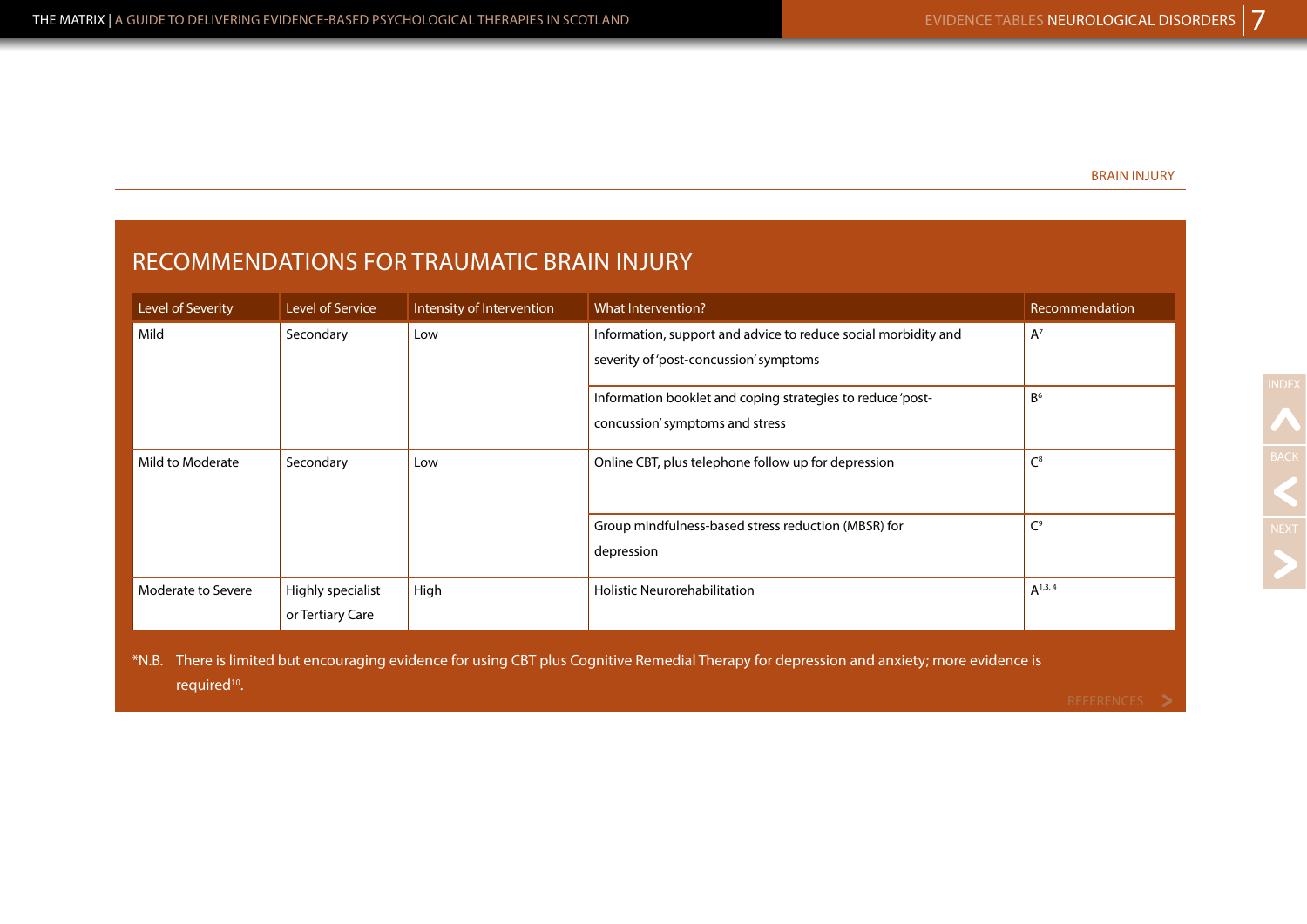# **STROKE**

DEFINITION The World Health Organisation definition of stroke is "a clinical syndrome of rapidly developed clinical signs of focal or global disturbance of cerebral function, lasting more than 24 hours or leading to death with no apparent cause other than vascular origin.<sup>11"</sup>

## RECOMMENDATIONS FOR STROKE

| Level of Severity  | Level of Service | Intensity of Intervention | What Intervention?                                        | Recommendation  |
|--------------------|------------------|---------------------------|-----------------------------------------------------------|-----------------|
| Adjustment to      | Secondary        | Low                       | Motivational Interviewing improved outcome at three month | A <sup>12</sup> |
| disability and     |                  |                           | post-stroke follow-up                                     |                 |
| depression acutely |                  |                           |                                                           |                 |
| post stroke        |                  |                           |                                                           |                 |

Further information on evidence:

- i. A Cochrane review (2008)<sup>13</sup> suggested that there was insufficient evidence to support psychological interventions for treatment of poststroke depression. SIGN 118 (2010)<sup>14</sup> reached a similar conclusion. Diagnosis may be complicated by the overlap between symptoms of depression or anxiety and physical or cognitive changes associated with stroke. Care must be taken not to regard patients' and carers' natural reactions to stroke as pathological.
- ii. A recent RCT suggested behavioural therapy might improve the mood of people with aphasia at three month post-intervention.<sup>15</sup> However, similar conclusions were not supported by other studies.<sup>15, 16, 17</sup> Further studies are recommended.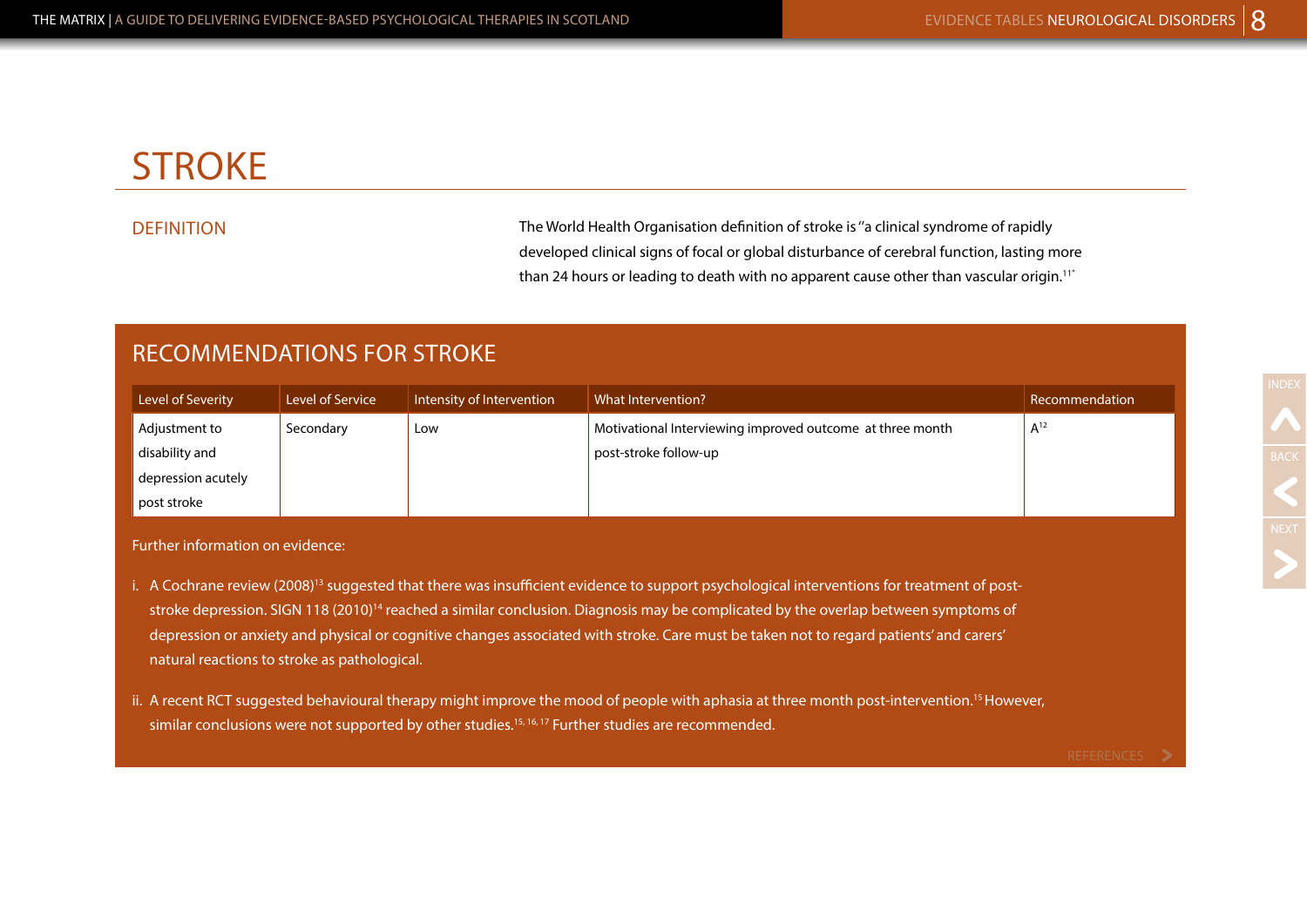# EPILEPSY

DEFINITIONS Epilepsy is ''a neurological condition characterised by recurrent epileptic seizures unprovoked by any immediately identifiable cause''. An epileptic seizure is the clinical manifestation of an abnormal and excessive discharge of a set of neurons in the brain as defined in the NICE guideline [CG137]<sup>19</sup>

## RECOMMENDATIONS FOR EPILEPSY

| Intensity of Intervention | What Intervention? | Recommendation                                                                      |
|---------------------------|--------------------|-------------------------------------------------------------------------------------|
| High                      | CBT for depression | $C^{20, 21}$                                                                        |
|                           |                    |                                                                                     |
|                           |                    | DEEEDEMCEC.                                                                         |
|                           |                    | * N.B. RCT evidence for CBT for depression for those with epilepsy is inconsistent. |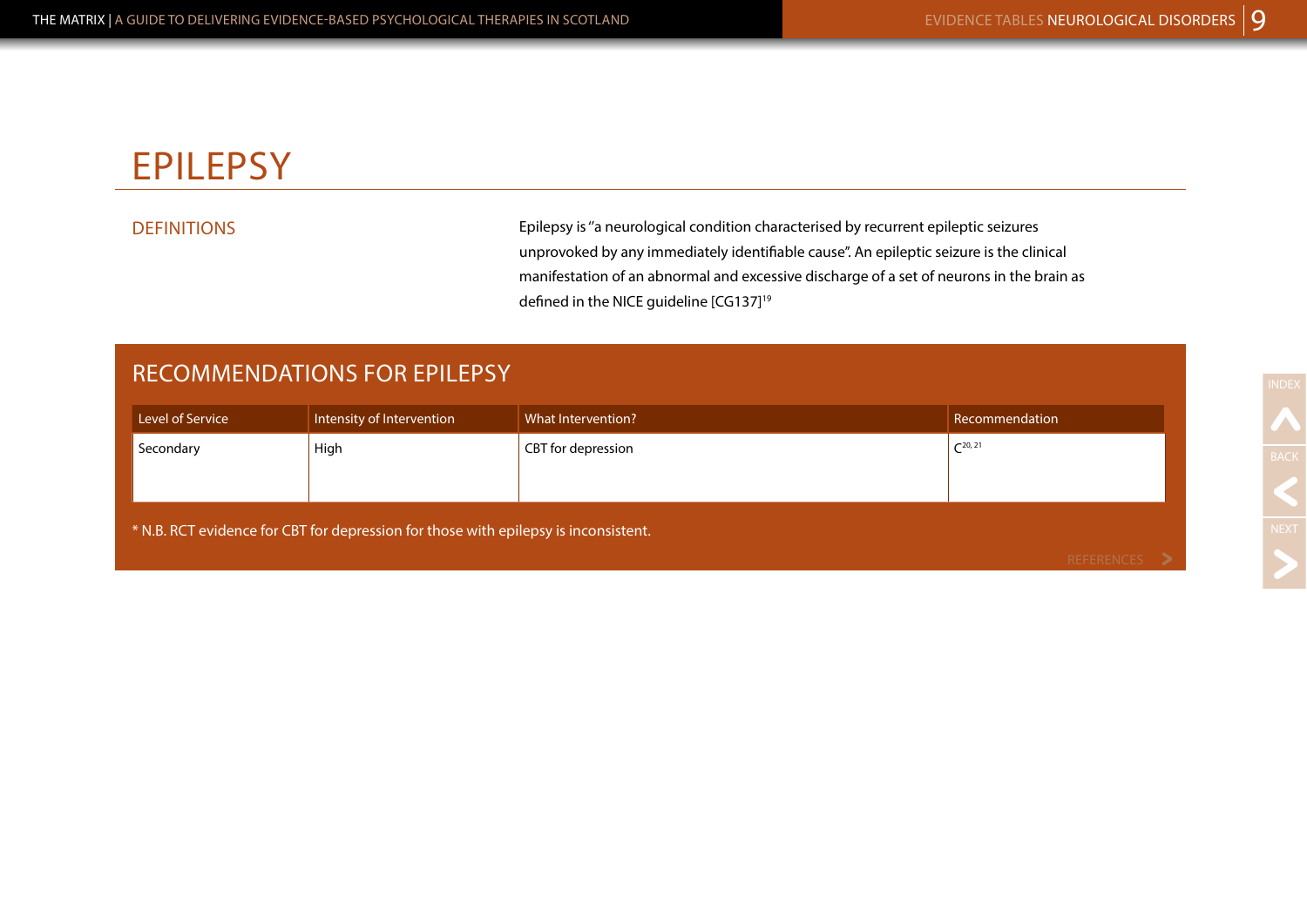## MULTIPLE SCLEROSIS

DEFINITION The NICE guideline 186<sup>22</sup>, defines Multiple Sclerosis (MS) as "an acquired chronic immunemediated inflammatory condition of the central nervous system (CNS), affecting both the brain and spinal cord''.

## RECOMMENDATIONS FOR MULTIPLE SCLEROSIS

| Symptoms        | Level of Service | Intensity of Intervention | What Intervention?                                       | Recommendation |
|-----------------|------------------|---------------------------|----------------------------------------------------------|----------------|
| <b>Distress</b> | Secondary        | Low                       | Group CBT                                                | $A^{27}$       |
|                 |                  | Low/High                  | Individual CBT, group CBT and telephone administered CBT | $A^{26}$       |
|                 |                  | High                      | Telephone based individual CBT                           | $A^{23}$       |
|                 |                  |                           | Stress management to reduce stress                       | $A^{24}$       |
|                 |                  |                           | CBT based adjustment group to improve distress           | $A^{25}$       |
| Fatigue         | Secondary        | High                      | Group CBT                                                | $A^{28}$       |
|                 |                  |                           | <b>Group Mindfulness</b>                                 | $A^{29}$       |

\*N.B. A Cochrane review (2008)30 suggested that cognitive behaviour approaches could also be beneficial in helping people adjust to and cope with Multiple Sclerosis. However, evidence is limited, further studies are recommended.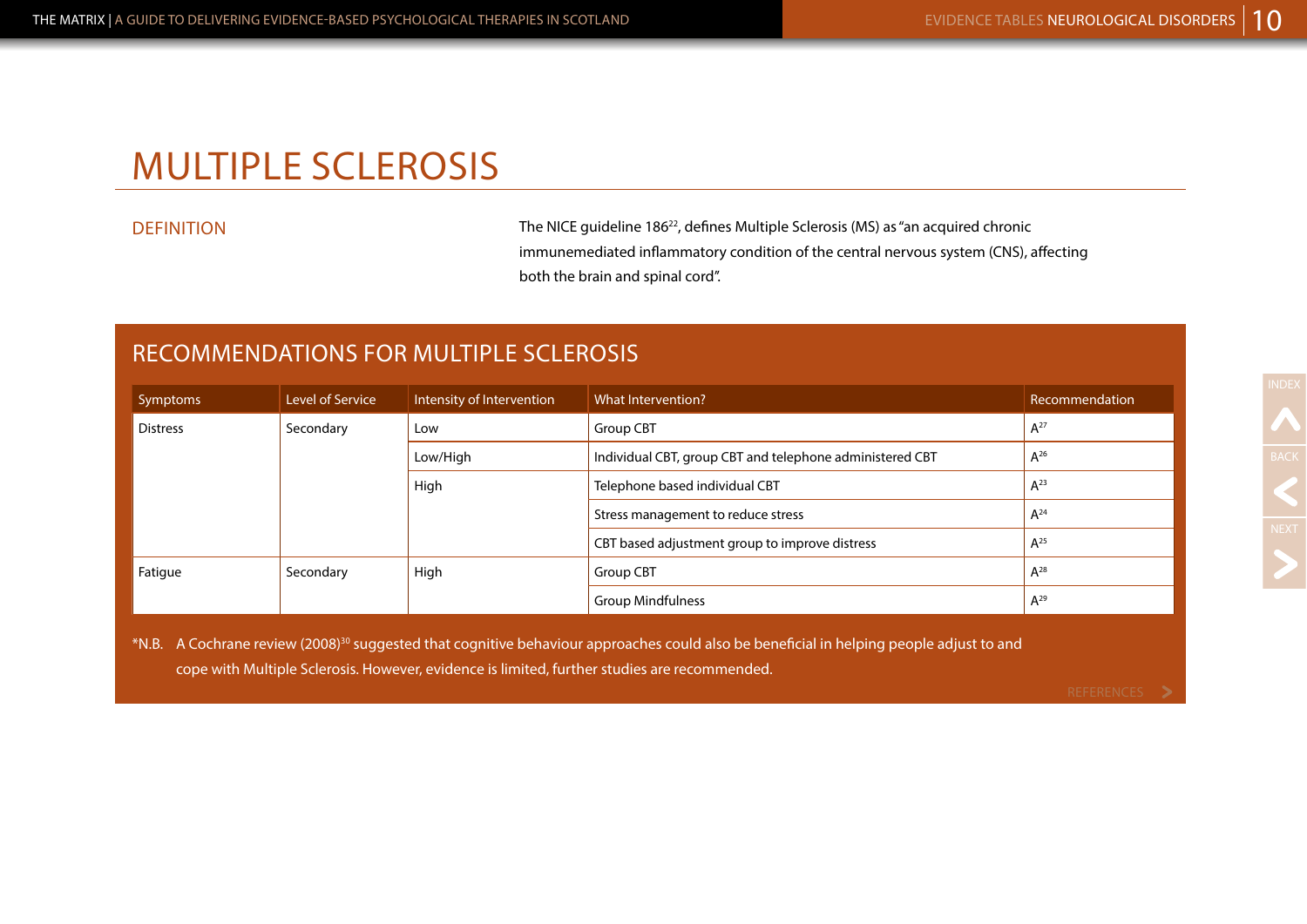# PARKINSON'S DISEASE

DEFINITION NICE guideline 3531 defines Parkinson's Disease (PD) as ''a progressive neurodegenerative condition resulting from the death of the dopamine-containing cells of the substantia nigra''.

### RECOMMENDATIONS FOR PARKINSON'S DISEASE

| Symptoms        | Level of Service | Intensity of Intervention | What Intervention?                                         | Recommendation  |
|-----------------|------------------|---------------------------|------------------------------------------------------------|-----------------|
| Depression      | Secondary        | High                      | Individual CBT for depression                              | $A^{32}$        |
|                 |                  |                           |                                                            |                 |
| Impulse control | Secondary        | High                      | Group CBT for Impulse control behaviour                    | B <sup>33</sup> |
| behaviours      |                  |                           |                                                            |                 |
| Worry           | Secondary        | Low                       | Group CBT based guided self-help book/resource for worries | $A^{34}$        |
|                 |                  |                           |                                                            |                 |
|                 |                  |                           |                                                            | REFERENCES >    |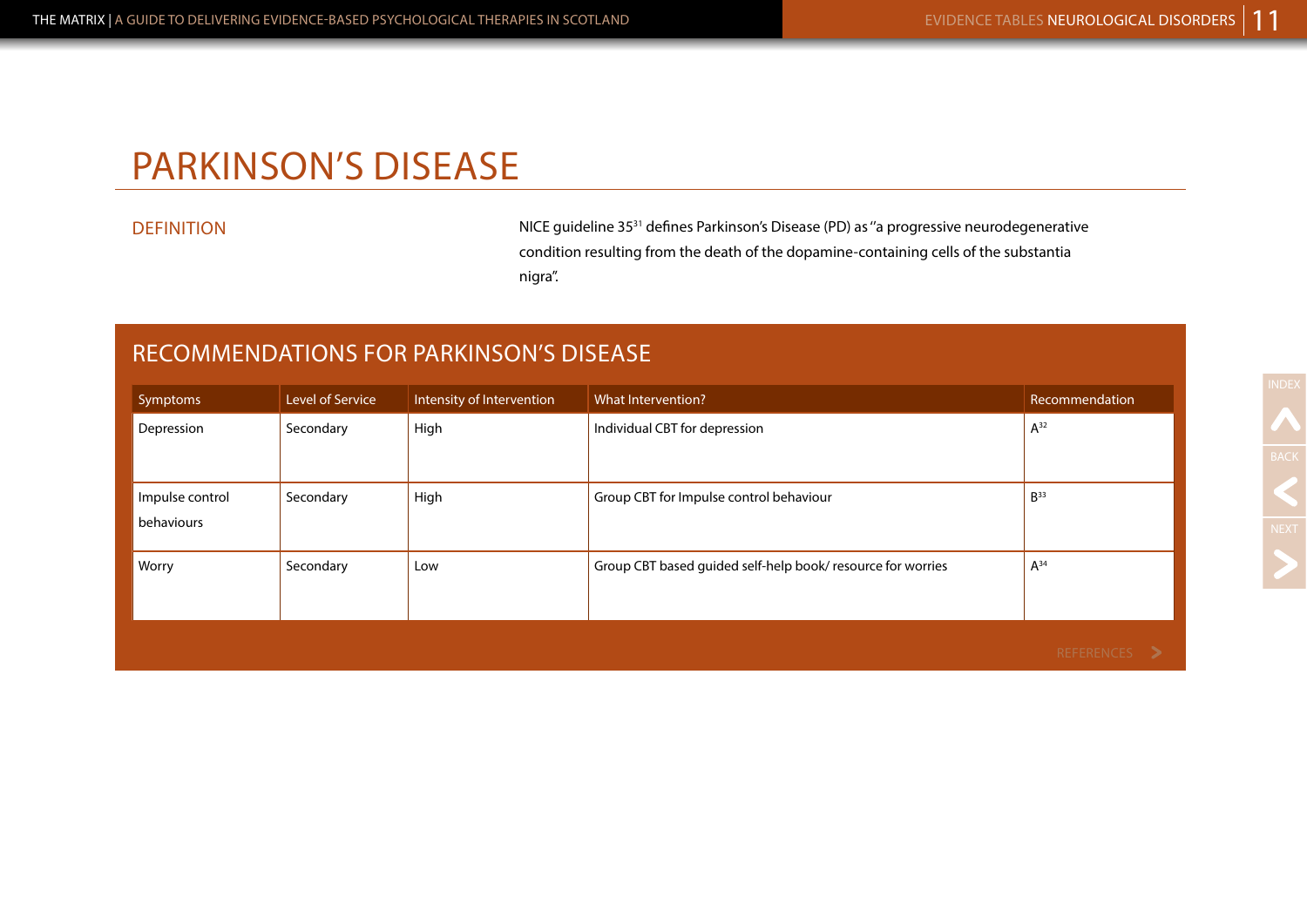$1 of 4$   $\sum$ 

# REFERENCE SECTION

| 1. Scottish Intercollegiate Guidelines Network (2013) Brain injury rehabilitation in adults. 130. Edinburgh. Scottish Intercollegiate Guideline Network |  |  |
|---------------------------------------------------------------------------------------------------------------------------------------------------------|--|--|
|                                                                                                                                                         |  |  |

- 2. Cattelani, R., Zettin, M., & Zoccolotti, P. (2010). Rehabilitation Treatments for Adults with Behavioral and Psychosocial Disorders Following Acquired Brain Injury: A Systematic Review. Neuropsychology Review, 20(1), 52-85. doi: 10.1007/s11065-009-9125-y
- 3. Cicerone, K. D., Langenbahn, D. M., Braden, C., Malec, J. F., Kalmar, K., Fraas, M., Ashman, T. (2011). Evidence-Based Cognitive Rehabilitation: Updated Review of the Literature From 2003 Through 2008. Archives of Physical Medicine & Rehabilitation, 92(4), 519-530. doi: 10.1016/j.apmr.2010.11.015
- 4. McMillan, T. (2013). Outcome of Rehabilitation for Neurobehavioral Disorders. NeuroRehabilitation, 32 (2013), 791-801. doi: 10.3233/NRE-130903
- 5. Bradbury, C. L., Christensen, B. K., Lau, M. A., Ruttan, L. A., Arundine, A. L., and Green, R. E. (2008). The Efficacy of Cognitive Behavior Therapy in the Treatment of Emotional Distress after Acquired Brain Injury. Archives of Physical Medicine & Rehabilitation, 89(12), S61-68. [doi:10.1016/j.](http://dx.doi.org/10.1016/j.apmr.2008.08.210) [apmr.2008.08.210](http://dx.doi.org/10.1016/j.apmr.2008.08.210)
- 6. Ponsofrd, J., Willmott, C., Rothwell, A., Cameron, P., Kelly, A.M., Nelms, R., and Curran, C. (2002) Impact of Early Intevention on Outcome Following Mild Head Injury in Adults. Journal of Neurology, Neurosurgery & Psychiatry. 73: 330-332. doi:10.1136/jnnp.73.3.330
- 7. Wade, D.T., King, N.S., Wenden, F.J., Crawford, S. and Caldwell, F.E. (1998) Routine Follow Up After Head Injury: A Second Randomised Controlled Trial. Journal of Neurology, Neurosurgery & Psychiatry. 65:177-183. doi:10.1136/jnnp.65.2.177
- 8. Topolovec-Vranic, J., Cullen, N., Michalak, A., Ouchterlony, D., Bhalerao, S., Masanic, C., and Cusimano, M. D. (2010). Evaluation of An Online Cognitive Behavioural Therapy Program by Patients with Traumatic Brain Injury and Depression. Brain Injury, 24(5), 762-772. doi: 10.3109/02699051003709599
- 9. Bédard, M., Felteau, M., Marshall, S., Cullen, N., Gibbons, C., Dubois, S., Moustgaard, A. (2013). Mindfulness-Based Cognitive Therapy Reduces Symptoms of Depression in People With a Traumatic Brain Injury: Results From a Randomized Controlled Trial. The Journal of Head Trauma Rehabilitation. 26(3) DOI: 10.1097/HTR.0b013e3182a615a0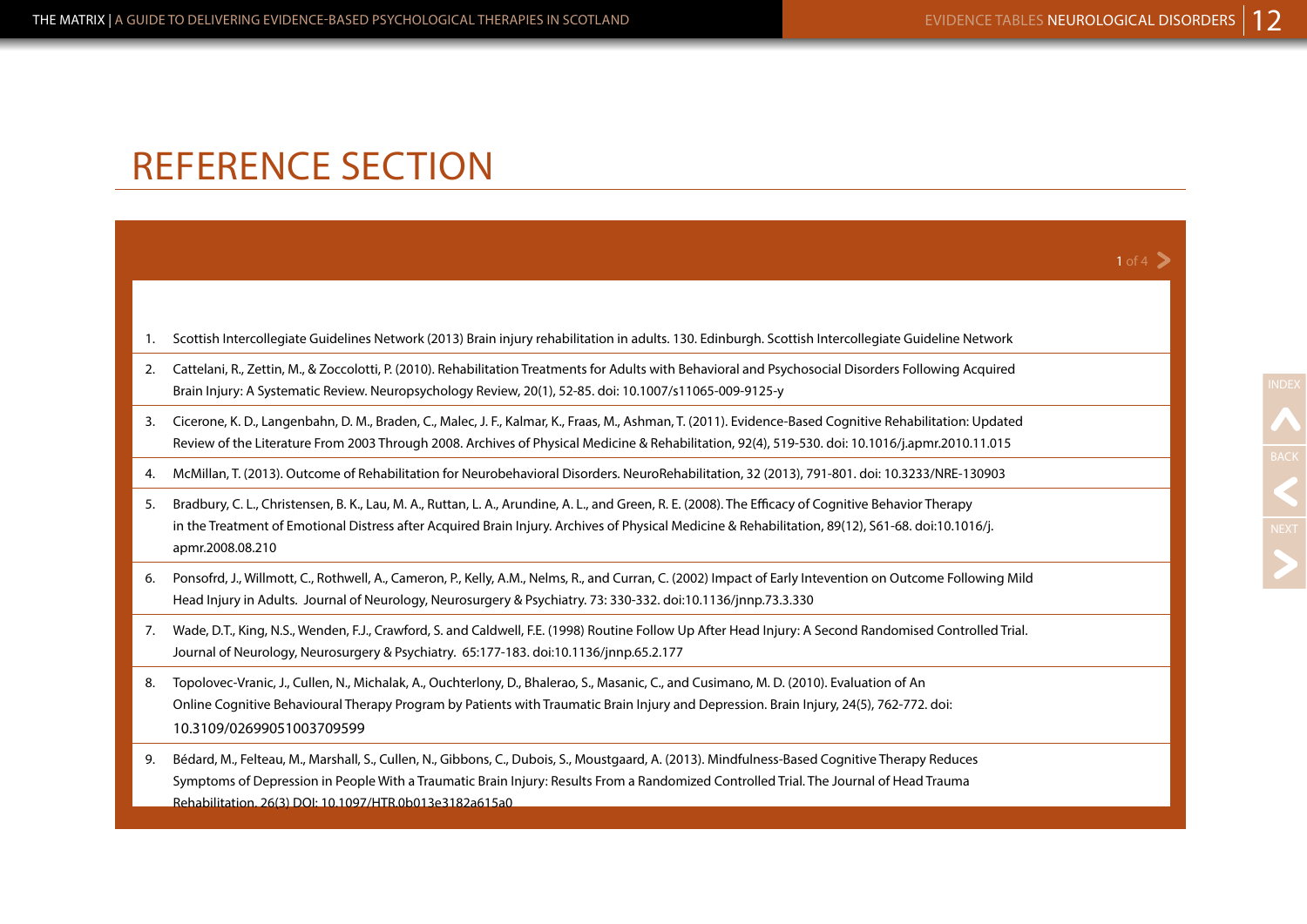### REFERENCES

|                                                                                                                                                                                                                                                                                                               | $\langle$ 2 of 4 $\rangle$ |
|---------------------------------------------------------------------------------------------------------------------------------------------------------------------------------------------------------------------------------------------------------------------------------------------------------------|----------------------------|
| 10. Ponsford, J. (2005) Rehabilitation Interventions after Mild Head Injury. Current Opinion in Neurology. 18(6): 692-697                                                                                                                                                                                     |                            |
| 11. Hatano, S. (1976) Experience from a Multicentre Stroke Register: A Preliminary Report. Bulletin of World Health Organisation. 54(5): 541-553. [9]                                                                                                                                                         |                            |
| 12. Watkins, C.L., Auton, M.F., Deans, C.F., Dickinson, H.A., Jack, C.I.A., Lightbody, C.E., Sutton, C.J., van den Broek, M.D. and Leathley, M.J. (2007),<br>Motivational Interviewing Early After Acute Stroke- A Randomised Controlled Trial, Stroke. 38:1004-1009. doi: 10.1161/01.STR.0000258114.28006.d7 |                            |
| 13. Hackett, M.L., Anderson, C.S., House, A.O., and Xia, J. (2008). Interventions for Treating Depression after Stroke. Cochrane Database of Systematic<br>Reviews. 2008 (4). doi: 10.1161/01.STR.0000162391.27991.9d [10]                                                                                    |                            |
| 14. Scottish Intercollegiate Guidelines Network (2010) Management of Patients with Stroke: Rehabilitation, Prevention and Management of Complications<br>and Discharge Planning 118. Edinburgh. Scottish Intercollegiate Guideline Network                                                                    |                            |
| 15. Thomas, S.A., Walker, M.F., MacNiven, J.A., Haworth, H., and Lincoln, N.B. (2012) Communication and Low Mood (CALM):A Randomised Controlled Trial of<br>Behavioural Therapy for Stroke Patients with Aphasia. Clinical Rehabilitation. 27(5): 398-408. DOI: 10.1177/0269215512462227                      |                            |
| 16. Johnston, M., Bonetti, D., Joice, S., Pollard, B., Morrison, V.a, Francis, J.J. and MacWalter, R. (2007) Recovery from Disability after Stroke as a Target for a<br>Behavioural Intervention: Results of a Randomized Controlled Trial. 29(14): 1117-1127. DOI: 10.1080/03323310600950411                 |                            |
| 17. Lincoln, N.B and Flannaghan, T., (2002). Cognitive Behavioral Psychotherapy for Depression Following Stroke: A Randomized Controlled Trial. Stroke.<br>34: 111-115. doi: 10.1161/01.STR.0000044167.44670.55                                                                                               |                            |
| 18. Lincoln, N. B., Flannaghan, T., Sutcliffe, L., & Rother, L. (1997). Evaluation of Cognitive Behavioural Treatment for Depression after Stroke: A Pilot Study.<br>Clinical Rehabilitation, 11(2), 114-122.                                                                                                 |                            |
| 19. National Institute for Health and Care Excellence [CG137] (2012) The Epilepsies: The Diagnosis and Management of the Epilepsies in Adults and<br>Children in Primary and Secondary Care. Pharmacological Updates of Clinical Guideline 20. London, National Clinical Guideline Centre                     |                            |
| 20. Gandy, M., Sharpe, L., and Perry, K.N. (2013) Cognitive Behaviour Therapy for Depression in People with Epilepsy: A Systematic Review. Epilepsia.<br>54(10): 1725-1734. doi: 10.1111/epi.12345                                                                                                            |                            |
| 21. Ramaratnam, S., Baker, G.A., and Goldstein, L.H. (2008) Psychological Treatment for Epilepsy (Review), Cochrane Database of Systematic Reviews                                                                                                                                                            |                            |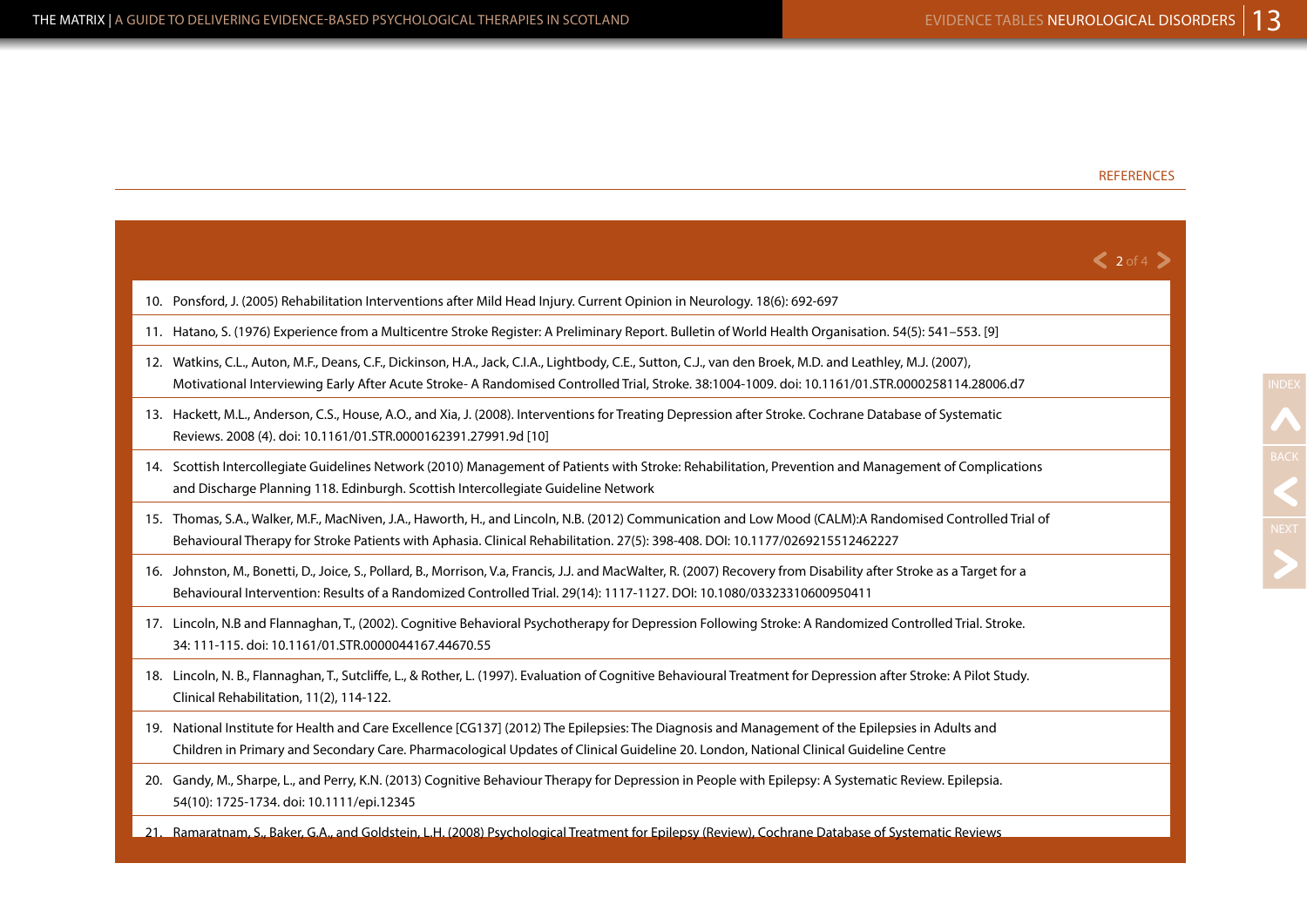### REFERENCES

NEXT

|     |                                                                                                                                                                                                                                                                                                                                                                                | $\langle$ 3 of 4 $\rangle$ |
|-----|--------------------------------------------------------------------------------------------------------------------------------------------------------------------------------------------------------------------------------------------------------------------------------------------------------------------------------------------------------------------------------|----------------------------|
|     | $2008(3)$ .                                                                                                                                                                                                                                                                                                                                                                    |                            |
| 22. | National Institute for Health and Care Excellence [CG186] (2014) Multiple Sclerosis: Management of Multiple Sclerosis in Primary and Secondary Care.<br>London, National Clinical Guideline Centre                                                                                                                                                                             |                            |
|     | 23. Moss-Morris, R., Dennison, L., Landau, S., Yardley, L., Silber, E., and Chalder, T. (2013) A Randomize Controlled Trial of Cognitive Behavioural Therapy<br>(CBT) for Adjusting to Multiple Sclerosis (the saMS trial): Does CBT Works and for Whom Does It Work? Journal of Consulting and Clinical Psychology. 81<br>(2): 251-262. doi: 10.1037/a0029132.                |                            |
|     | 24. Artemiadis, A.K., Vervainioti, A.A., Alexopoulos, E.V., Rombos, A., Anagnostouli, M.C., and Darviri, C. (2012) Stress Management and Multiple Sclerosis: A<br>Randomise Controlled Trial. Archives of Clinical Neuropsychology. 27: 406-416. Doi:10.1093/arclin/acs039                                                                                                     |                            |
|     | 25. Lincoln, N.B., Yuill, F., Holmes, J., Drummond, A.E.R., Constantinescu, C.S., Armstrong, S., and Phillips, C., (2011) Evaluation of An Adjustment<br>Group for People with Multiple Sclerosis and Low Mood: A Randomised Controlled Trial. Multiple Sclerosis Journal. 17 (10): 1250-1257.<br>Doi:10.1177/1352458511408753                                                 |                            |
|     | 26. Hind, D., Cotter, J., Thake, A., Bradburn, M., Cooper, C., Isaac, C., and House, A., (2014) Cognitive Behavioural Therapy for Treatment of Depression in<br>People with Multiple Sclerosis: A Systematic Review and Meta-analysis. BMC Psychiatry. 14: 5. doi:10.1186/1471-244X-14-5                                                                                       |                            |
|     | 27. Graziano, F., Calandri, E., Borghi, M. and Bonino, S., (2014) The Effects of A Group-based Cognitive Behavioural Therapy on People with Multiple<br>Sclerosis: A Randomised Controlled Trial. Clinical Rehabilitation. 28(3) 264-274. DOI: 10.1177/0269215513501525                                                                                                        |                            |
|     | 28. Thomas, P.W., Thomas, S., Kersten, P., Jones, R., Slingsby, V., Nock, A., Davies Smith, A., Baker, R., Galvin, K.T. and Hillier, C. (2014) One Year Follow-up of<br>A Pragmatic Multi-centre Randomised Controlled Trial of a Group-based Fatigue Management Programme (FACETS) for People with Multiple Sclerosis.<br>BMC Neurology, 14:109. doi:10.1186/1471-2377-14-109 |                            |
|     | 29. Grossman, P., Kappos, L., Gensicke, H., D'Souza, M., Mohr, D.C., Penner, I.K., Steiner, C. (2010) MS Quality of Life, Depression, and Fatigue Improve After<br>Mindfulness Training: a Randomised Trial. Neurology. 75 (13): 1141-1149. doi: 10.1212/WNL.0b013e3181f4d80d                                                                                                  |                            |
|     | 30. Thomas, P.W., Thomas, S., Hillier, C., Galvin, K., and Baker, R. (2008) Psychological Interventions for Multiple Sclerosis (Review), Cochrane Database of                                                                                                                                                                                                                  |                            |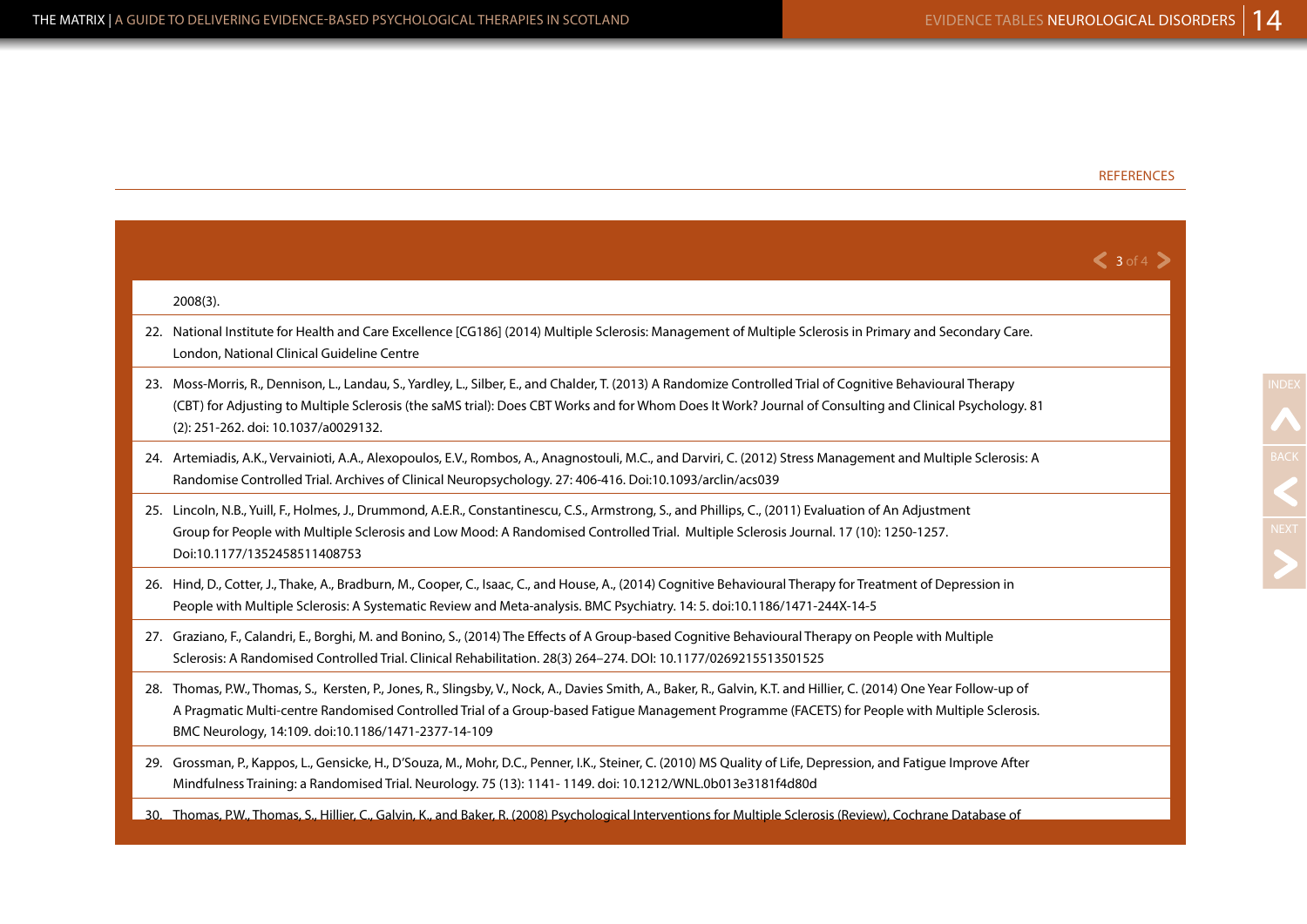### REFERENCES

|                                                                                                                                                                                                                                                                                                          | $\leq 4$ of 4 |
|----------------------------------------------------------------------------------------------------------------------------------------------------------------------------------------------------------------------------------------------------------------------------------------------------------|---------------|
| Systematic Reviews 2009(1).                                                                                                                                                                                                                                                                              |               |
| National Institute for Health and Care Excellence [CG35] (2006) Parkinson's Disease: Diagnosis and Management in Primary and Secondary Care.<br>31.<br>London, National Clinical Guideline Centre                                                                                                        |               |
| Dobkin, R.D., Menza, M., Allen, L.A., Gara, M.A., Mark, M.H., Tiu, J., Bienfait, K.I. and Friedman, J. (2011) Cognitive-behaviour Therapy for Depression in<br>32.<br>Parkinson's Disease: A Randomised, Controlled Trial. American Journal of Psychiatry. 168 (10): 1066-1074                           |               |
| Okai, D., Askey-Jones, S.,Samuel, M., O'Sullivan, S.S., Chaudhuri, K.R., Martin, A., Mack, Jo., Brown, R.G. and David, A.S. (2013) Trial of CBT for Impulse<br>33.<br>Control Behaviours Affecting Parkinson Patients and Their Caregivers. Neurology. 80(9): 792-799. doi: 10.1212/WNL.0b013e3182840678 |               |
| Lawson, R.A., Millar, D., Brown, R.G. and Burn, D.J. (2013) Guided Self-Help for the Management of Worry in Parkinson's disease: A Pilot Study. Journal of<br>34.<br>Parkinson's Disease. 3(1):61-68. Doi:10.3233/JPD-120156                                                                             |               |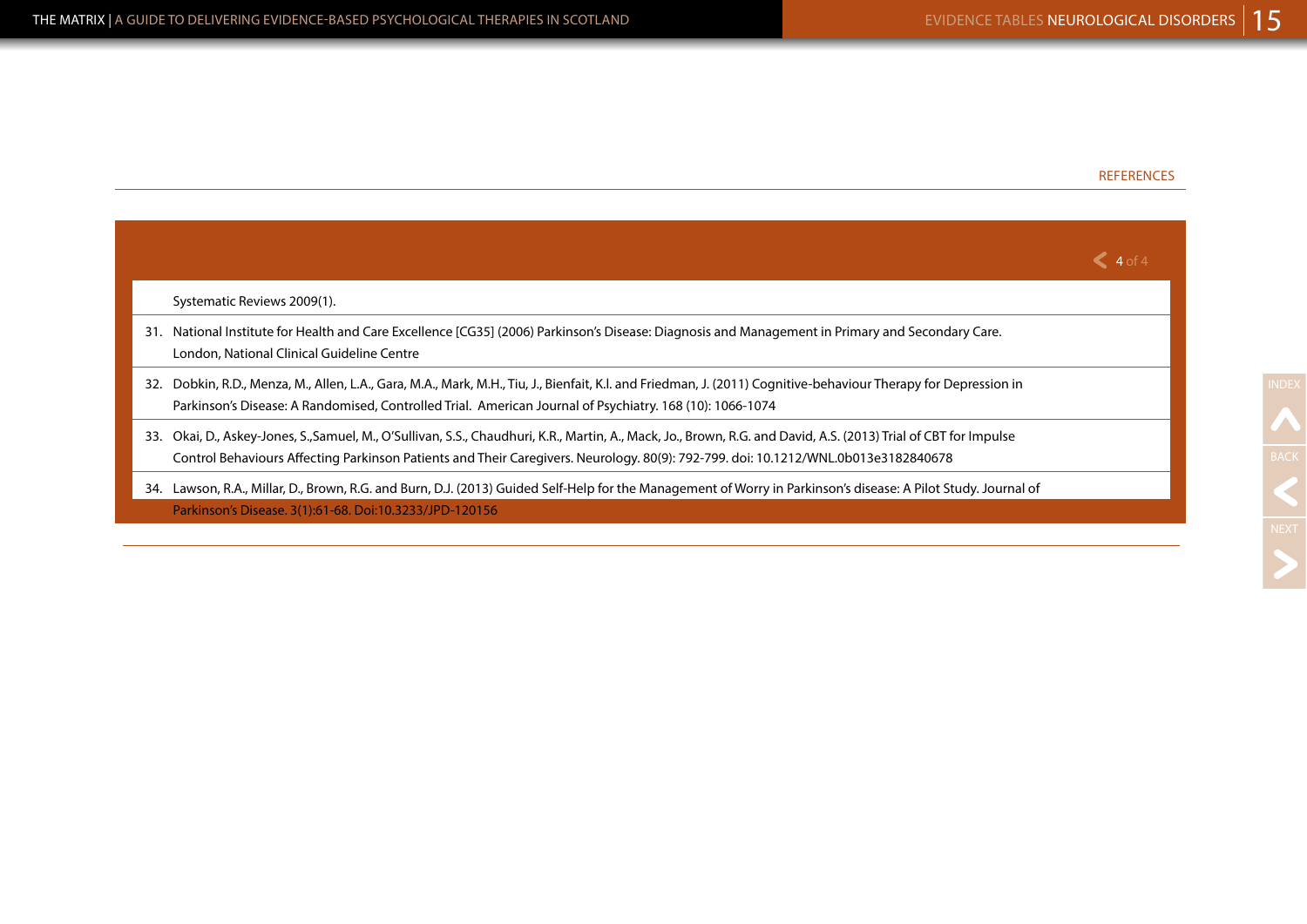# **CONTRIBUTORS**

Kate Davisdon, Professor of Clinical Psychology, Institute of Health and Wellbeing, University of Glasgow

Tom McMillan, Professor of Clinical Neuropsychology, Institute of Health and Wellbeing, University of Glasgow

Kelly Chung, Researcher, Institute of Health and Wellbeing, University of Glasgow